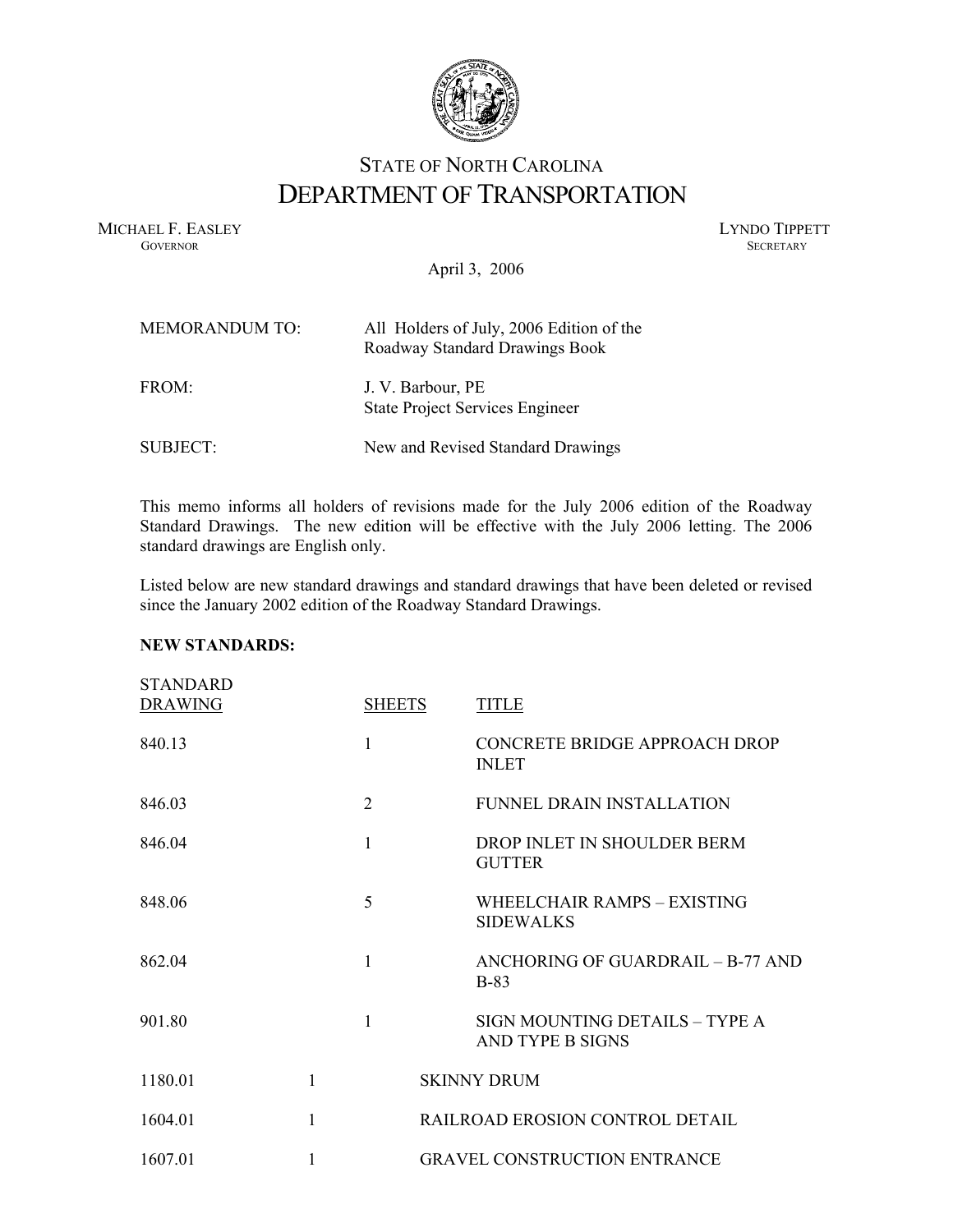| 1630.06 |                             | SPECIAL STILLING BASIN       |
|---------|-----------------------------|------------------------------|
| 1700.01 |                             | ELECTRICAL SERVICE OPTIONS   |
| 1700.02 |                             | ELECTRICAL SERVICE GROUNDING |
| 1751.01 | $\mathcal{D}_{\mathcal{L}}$ | CONTROLLERS AND CABINETS     |
| 1751.02 |                             | CONTROLLERS AND CABINETS     |

## **REVISED/DELETED STANDARDS:**

| <b>STANDARD</b><br><b>DRAWING</b> | <b>SHEET</b>   | TITLE/REVISION                                                                                                                                                       |
|-----------------------------------|----------------|----------------------------------------------------------------------------------------------------------------------------------------------------------------------|
| 200.03                            | $\mathbf{1}$   | METHOD OF CLEARING - METHOD III<br>-CHANGED DIMENSION AND NO BERM<br>DITCH ARROW.                                                                                    |
| 225.01                            | $\mathbf{1}$   | <b>GUIDE FOR GRADING SUBGRADE</b><br>-ADDED NOTES AND MODIFIED SECTION<br><b>DETAILS.</b>                                                                            |
| 225.03                            | 6              | DECELERATION AND ACCELERATION<br><b>LANES</b><br>-CHANGED 7" TO 7' FOR DECELERATION<br><b>LANE DETAIL</b>                                                            |
| 422.10                            | $\overline{7}$ | REINFORCED BRIDGE APPROACH FILLS<br>-ADDED ADDITIONAL SHEETS TO SHOW<br>15' AND 25' APPROACH FILL OPTIONS                                                            |
| 560.03                            | 5              | METHOD OF SHOULDER CONSTRUCTION<br><b>ARROWHEADS</b><br>-FIXED<br><b>AND</b><br><b>ADDED</b><br><b>CONCRETE</b><br><b>SHOULDER</b><br>SHEET FOR<br><b>METHOD II.</b> |
| 610.03                            | $\mathbf{1}$   | <b>GUIDE FOR PAVING SHOULDERS UNDER</b><br><b>BRIDGES - METHOD III</b><br>-ADDED 10' PAVED SHOULDER ON PLAN<br><b>VIEW DETAIL.</b>                                   |
| 610.04                            | $\mathbf{1}$   | ASPHALT WEARING SURFACE ON<br><b>APPROACH SLAB</b><br>-DELETED STANDARD.                                                                                             |
| 654.01                            | $\mathbf{1}$   | PAVEMENT REPAIRS<br>-DELETED SHEET 1 OF 2.                                                                                                                           |
| 665.01                            | $\overline{2}$ | ASPHALT SHOULDERS MILLED RUMBLE                                                                                                                                      |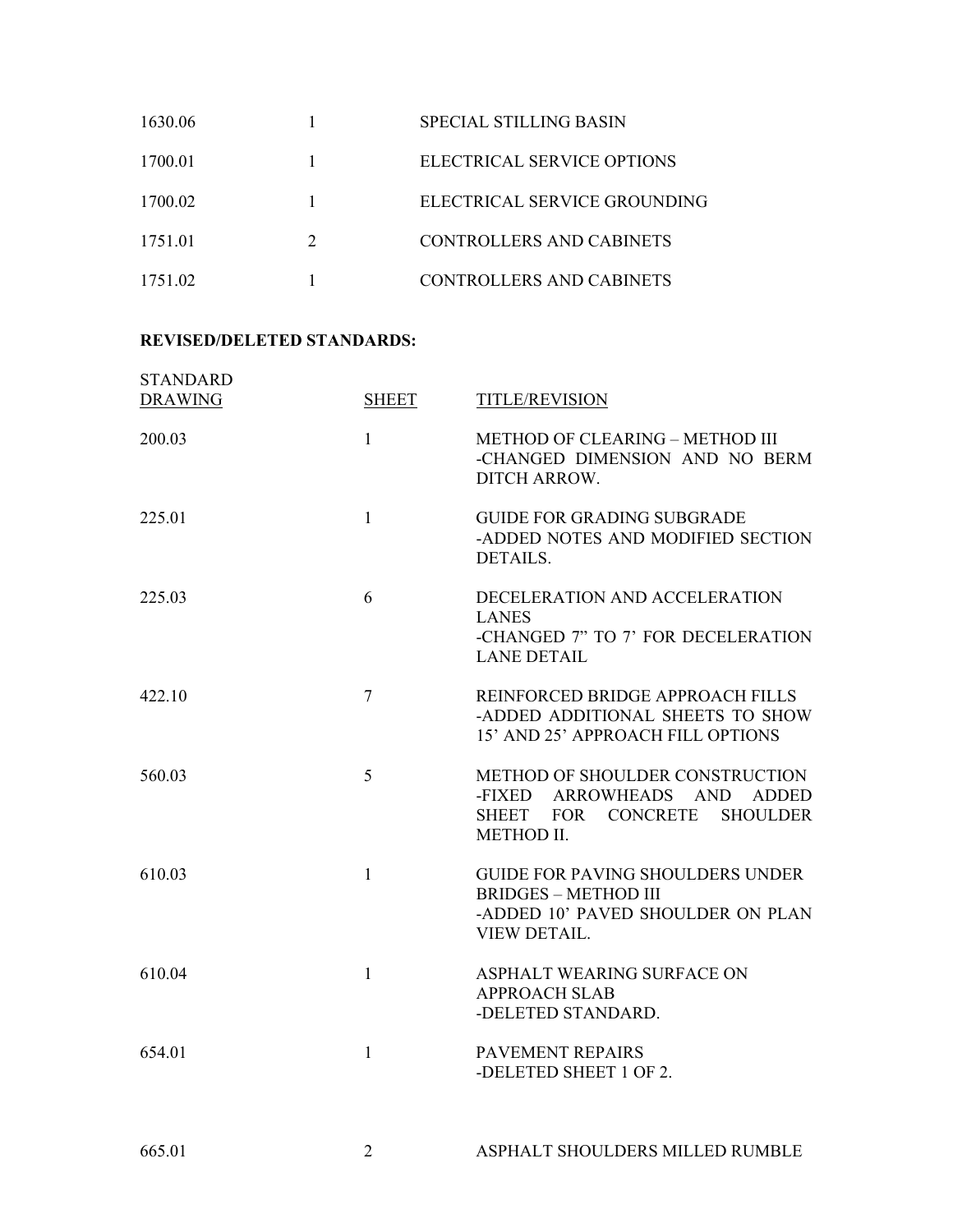|        |                | <b>STRIPS</b><br>-CHANGED OFFSET OF RUMBLE STRIP TO<br>6" FROM EDGE OF PAVEMENT. ADDED<br>SHEET 2.                                   |
|--------|----------------|--------------------------------------------------------------------------------------------------------------------------------------|
| 700.01 | $\overline{2}$ | <b>CONCRETE PAVEMENT JOINTS</b><br>-CHANGED DETAILS AND NOTES ON<br><b>BOTH SHEETS</b>                                               |
| 700.02 | $\mathbf{1}$   | <b>EXPANSION JOINT LAYOUT</b><br>-CHANGED JOINT SPACING AND DETAILS                                                                  |
| 700.03 | $\overline{2}$ | <b>DOWEL ASSEMBLY</b><br>-REMOVED GRABBER SCREW DETAIL<br>AND CHANGED OTHER DETAILS AND<br>NOTES.                                    |
| 720.01 | $\overline{3}$ | <b>CONCRETE SHOULDERS</b><br>-CHANGED ROLLED STRIPS TO<br>CONTINUOUS RUMBLE STRIP. CHANGED                                           |
|        |                | OFFSET FROM EDGE OF TRAVEL LANE<br>TO 6"ADDED MILLED OPTION TO<br>DETAILS. ADDED RAMP LAYOUT SHEET                                   |
| 820.01 | $\mathbf{1}$   | <b>FUNNEL AND FUNNEL DRAIN</b><br>-CHANGED THICKNESS OF METAL<br>FUNNEL FROM 1/8" TO 12 GAUGE.<br><b>CHANGED NOTE FOR 12" STUB</b>   |
| 820.04 | $\overline{3}$ | DRAIN INSTALLATION IN SHOULDER<br><b>BERM GUTTER</b><br>-CHANGED SHEETS 1 AND 2 TO<br>STD. 846.03. CHANGED SHEET 3 TO STD.<br>846.04 |
| 838.02 | 1              | CONCRETE ENDWALL AND SLUICE GATE<br>-CHANGED LETTERING ON SLUICE GATE.                                                               |
| 838.34 | $\overline{2}$ | REINFORCED CONCRETE ENDWALL -<br>FOR DOUBLE AND TRIPLE 66" PIPE<br>-PUT IN DIMENSION THAT WAS LEFT OFF                               |
|        |                | <b>SECTION BB.</b>                                                                                                                   |
| 840.01 | 2              | <b>BRICK CATCH BASIN</b><br>-SHEET 1: CHANGED NOTES                                                                                  |
| 840.03 | 3              | FRAMES, GRATES, AND HOODS<br>FOR USE ON STANDARD CATCH BASINS<br>-SHEET 1: ADDED ARROWHEADS                                          |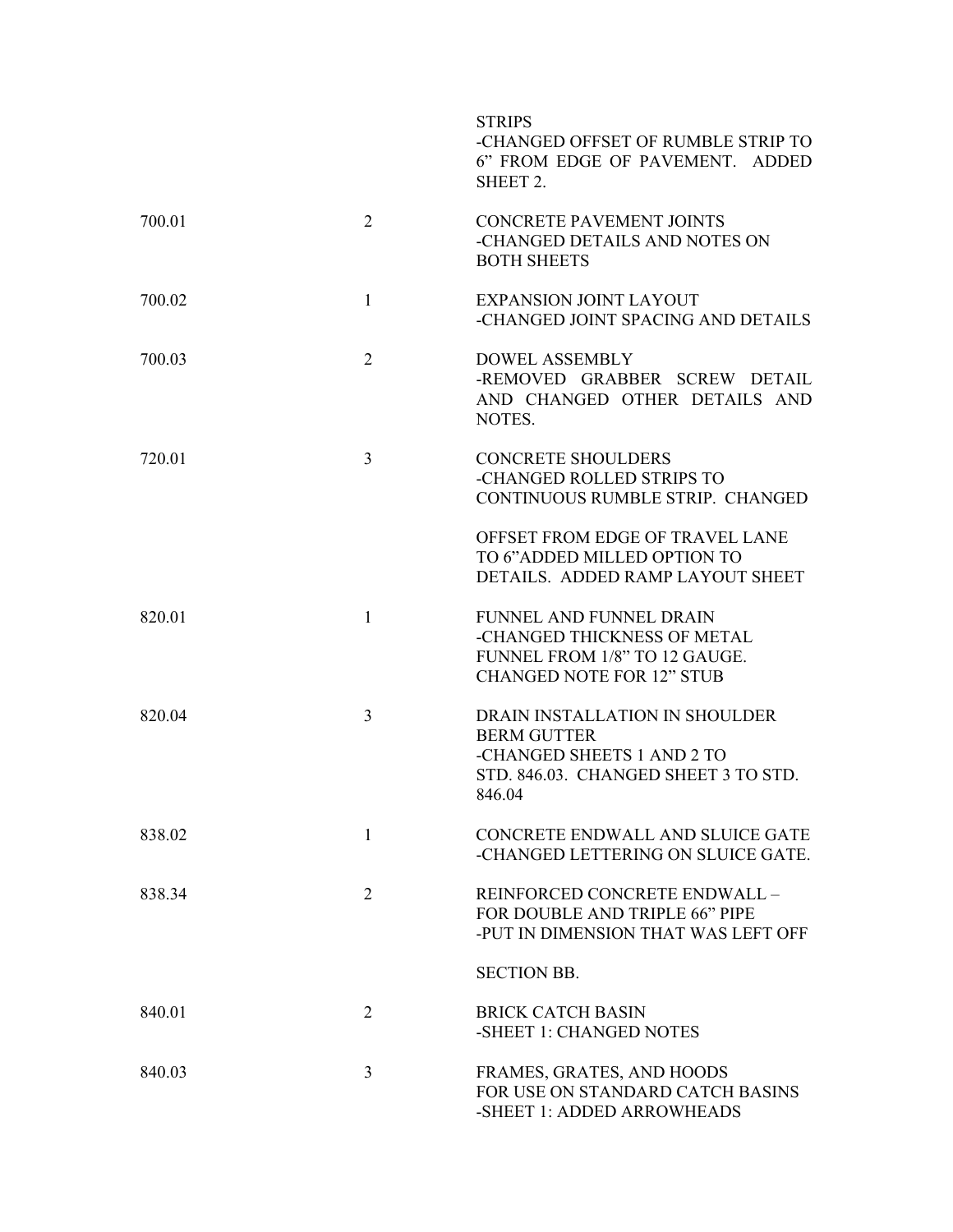| 840.04 | $\overline{2}$ | CONCRETE OPEN THROAT CATCH BASIN<br>-CHANGED TITLE OF STANDARD.                                                                                            |
|--------|----------------|------------------------------------------------------------------------------------------------------------------------------------------------------------|
| 840.05 | $\overline{2}$ | BRICK OPEN THROAT CATCH BASIN<br>-CHANGED TITLE OF STANDARD.                                                                                               |
| 840.17 | $\overline{2}$ | CONCRETE MEDIAN DROP INLET TYPE<br>$\Delta$<br>DELETED CONCRETE APRON NOTE.                                                                                |
| 840 18 | $\mathbf{1}$   | CONCRETE MEDIAN DROP INLET TYPE<br>$\mathbf{B}$<br>-DELETED CONCRETE APRON NOTE.                                                                           |
| 840.19 | $\mathbf{1}$   | CONCRETE MEDIAN DROP INLET TYPE<br>$\mathbf{D}^{\prime}$<br>-DELETED CONCRETE APRON NOTE.                                                                  |
| 840.26 | $\overline{2}$ | BRICK MEDIAN DROP INLET TYPE 'A'<br>-DELETED CONCRETE APRON NOTE.                                                                                          |
| 840 27 | 1              | BRICK MEDIAN DROP INLET TYPE 'B'<br>-DELETED CONCRETE APRON NOTE.                                                                                          |
| 840.28 | 1              | BRICK MEDIAN DROP INLET TYPE 'D'<br>-DELETED CONCRETE APRON NOTE.                                                                                          |
| 840.34 | $\overline{2}$ | <b>TRAFFIC BEARING JUNCTION BOX</b><br>-REMOVED DOWEL 'C'BAR FROM BOTH<br>SHEETS.                                                                          |
| 840.35 | $\overline{2}$ | TRAFFIC BEARING GRATED DROP INLET<br>FOR CAST IRON DOUBLE FRAME AND<br><b>GRATES</b><br>-CHANGED TITLE OF STANDARD AND<br>ADDED TYPE AA CONCRETE TO NOTES. |
| 840.36 | $\overline{2}$ | TRAFFIC BEARING GRATED DROP INLET<br>STEEL DOUBLE<br><b>FRAME</b><br><b>AND</b><br><b>FOR</b><br><b>GRATES</b><br>-CHANGED TITLE OF STANDARD.              |
| 840.45 | 2              | PRECAST DRAINAGE STRUCTURE<br>-CHANGED STEPS NOTE                                                                                                          |
| 840.46 | $\overline{2}$ | TRAFFIC BEARING PRECAST DRAINAGE<br><b>STRUCTURE</b><br>- CHANGED NOTES                                                                                    |
| 842.01 | $\mathbf{1}$   | CONCRETE AND BRICK RETAINING<br><b>WALLS</b>                                                                                                               |
| 842.02 | $\mathbf{1}$   | -DELETED STANDARD<br>CONCRETE AND BRICK RETAINING                                                                                                          |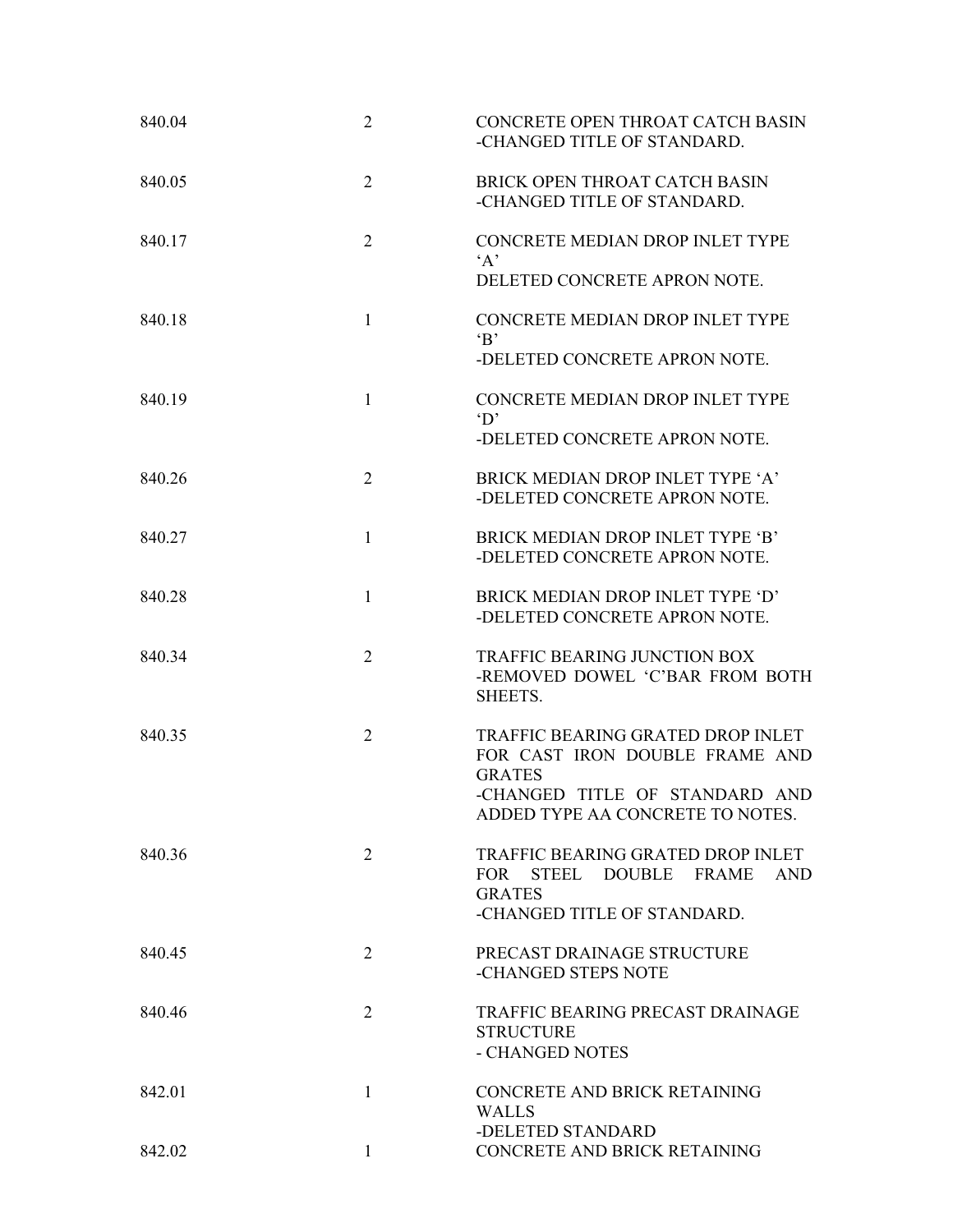## WALLS -DELETED STANDARD

| $\mathbf{1}$<br><b>CONCRETE STEPS</b><br>844.01<br>-DELETED STANDARD<br>$\mathbf{1}$<br><b>BRICK MASONRY STEPS</b><br>844.02<br>-DELETED STANDARD<br>$\mathbf{1}$<br>DROP INLET INSTALLATION IN<br>846.02<br><b>EXPRESSWAY GUTTER</b><br>-CHANGED TITLE OF STANDARD AND<br>ADDED DETAILS.<br>$\overline{2}$<br>DRIVEWAY TURNOUT - RADIUS TYPE<br>848.02<br>-ADDED SHEET 2 WITH MORE<br>DRIVEWAY GRADE INFORMATION<br>$\overline{2}$<br><b>DRIVEWAY TURNOUT - DROP CURB</b><br>848.03<br><b>TYPE</b><br>-ADDED SHEET 2 WITH MORE<br>DRIVEWAY GRADE INFORMATION<br>$\overline{4}$<br>WHEELCHAIR RAMP - CURB CUT<br>848.05<br>-CHANGED DETAILS TO SHOW<br>TRUNCATED DOMES. CHANGED<br>SPACING ON DOMES. ADDED<br>FROM SHEET 3.<br>$\mathbf{1}$<br>METHOD FROM PLACEMENT OF DROP<br>852.04<br><b>INLETS IN GRASSED MEDIAN</b><br>-ADDED CONCRETE APRON NOTE AND<br>REMOVED PER FROM PREVIOUS NOTE<br>852.05<br>MEDIAN CURB FOR CATCH BASIN<br>1<br>-ADDED CONCRETE APRON NOTE AND<br>REMOVED PER FROM PREVIOUS NOTE<br>$\mathbf{1}$<br>METHOD FROM PLACEMENT OF DROP<br>852.06<br><b>INLETS IN ISLANDS</b><br>-ADDED CONCRETE APRON NOTE AND<br>REMOVED PER FROM PREVIOUS NOTE | 842.03 | $\mathbf{1}$ | CONCRETE AND BRICK RETAINING<br><b>WALLS</b> |
|----------------------------------------------------------------------------------------------------------------------------------------------------------------------------------------------------------------------------------------------------------------------------------------------------------------------------------------------------------------------------------------------------------------------------------------------------------------------------------------------------------------------------------------------------------------------------------------------------------------------------------------------------------------------------------------------------------------------------------------------------------------------------------------------------------------------------------------------------------------------------------------------------------------------------------------------------------------------------------------------------------------------------------------------------------------------------------------------------------------------------------------------------------------------------|--------|--------------|----------------------------------------------|
|                                                                                                                                                                                                                                                                                                                                                                                                                                                                                                                                                                                                                                                                                                                                                                                                                                                                                                                                                                                                                                                                                                                                                                            |        |              | -DELETED STANDARD                            |
|                                                                                                                                                                                                                                                                                                                                                                                                                                                                                                                                                                                                                                                                                                                                                                                                                                                                                                                                                                                                                                                                                                                                                                            |        |              |                                              |
|                                                                                                                                                                                                                                                                                                                                                                                                                                                                                                                                                                                                                                                                                                                                                                                                                                                                                                                                                                                                                                                                                                                                                                            |        |              |                                              |
|                                                                                                                                                                                                                                                                                                                                                                                                                                                                                                                                                                                                                                                                                                                                                                                                                                                                                                                                                                                                                                                                                                                                                                            |        |              |                                              |
|                                                                                                                                                                                                                                                                                                                                                                                                                                                                                                                                                                                                                                                                                                                                                                                                                                                                                                                                                                                                                                                                                                                                                                            |        |              |                                              |
|                                                                                                                                                                                                                                                                                                                                                                                                                                                                                                                                                                                                                                                                                                                                                                                                                                                                                                                                                                                                                                                                                                                                                                            |        |              | ADDITIONAL SHEET. DELETED DETAILS            |
|                                                                                                                                                                                                                                                                                                                                                                                                                                                                                                                                                                                                                                                                                                                                                                                                                                                                                                                                                                                                                                                                                                                                                                            |        |              |                                              |
|                                                                                                                                                                                                                                                                                                                                                                                                                                                                                                                                                                                                                                                                                                                                                                                                                                                                                                                                                                                                                                                                                                                                                                            |        |              |                                              |
|                                                                                                                                                                                                                                                                                                                                                                                                                                                                                                                                                                                                                                                                                                                                                                                                                                                                                                                                                                                                                                                                                                                                                                            |        |              |                                              |

| 852.10 | MEDIAN CONSTRUCTION – WITH CURB |
|--------|---------------------------------|
|        | AND GUTTER                      |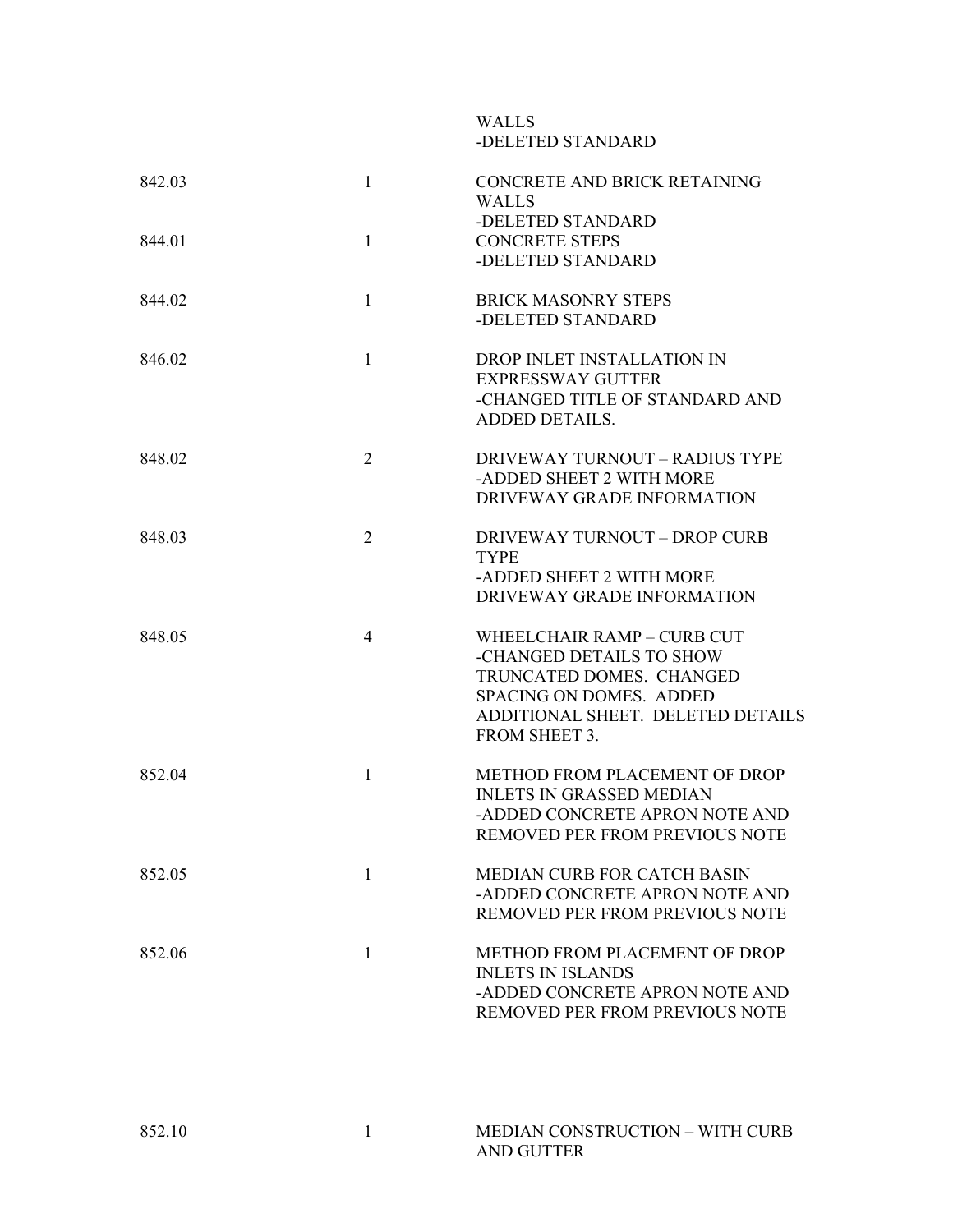|        |                | -CHANGED ISLAND COVER TO 4".<br><b>CHANGED NOTES FOR BASE UNDER</b><br><b>ISLAND COVER</b>                                                                                                                                                                                                                                                                                                                                                                                                                                                                                                              |
|--------|----------------|---------------------------------------------------------------------------------------------------------------------------------------------------------------------------------------------------------------------------------------------------------------------------------------------------------------------------------------------------------------------------------------------------------------------------------------------------------------------------------------------------------------------------------------------------------------------------------------------------------|
| 853.01 | $\mathbf{1}$   | <b>CONCRETE GLARE SCREEN</b><br>-DELETED STANDARD                                                                                                                                                                                                                                                                                                                                                                                                                                                                                                                                                       |
| 854.04 | $\overline{2}$ | CONCRETE MEDIAN BARRIER - PRECAST                                                                                                                                                                                                                                                                                                                                                                                                                                                                                                                                                                       |
|        |                | <b>PERMANENT</b><br>-CHANGED PIN AND LOOP<br>CONNECTIONS. CHANGED REINFORCING                                                                                                                                                                                                                                                                                                                                                                                                                                                                                                                           |
|        |                | STEEL. CHANGED CONNECTOR PIN.                                                                                                                                                                                                                                                                                                                                                                                                                                                                                                                                                                           |
| 857.01 | 8              | PRECAST REINFORCED CONCRETE<br><b>BARRIER</b><br>-SHEET 1: DELETED<br>-SHEET 2: CHANGED GUARDRAIL<br><b>CONNECTIONS AND LABELS.</b><br>-SHEET 3: CHANGED GUARDRAIL<br>CONNECTIONS AND LABELS.<br>-SHEET 4: DELETED.<br>-SHEET 5: CHANGED LABELS AND END<br>TREATMENTS.<br>-SHEET 6: DELETED<br>-SHEET 7: RENUMBERED. CHANGED<br>SHEET REFERENCE NUMBERS.<br>-SHEET 8: CHANGED PART SECTION OF<br><b>BARRIER DETAIL FROM</b><br><b>CHEMICAL ANCHOR TO BOLT</b><br>THRU METHOD<br>-SHEET 9: RENUMBERED. CHANGED<br>SHEET REFERENCE NUMBERS.<br>-SHEET 10: RENUMBERED. CHANGED<br>SHEET REFERENCE NUMBERS. |
| 862.01 | 11             | <b>GUARDRAIL PLACEMENT</b><br>-SHEET 9: CHANGED CLEAR SPAN<br>DETAIL TO CONFORM TO<br><b>NCHRP-350.</b>                                                                                                                                                                                                                                                                                                                                                                                                                                                                                                 |
| 862.02 | 7              | <b>GUARDRAIL INSTALLATION</b><br>-SHEET 1: CHANGED DIMENSIONS AND<br><b>NOTES IN CAT-1 ASSEMBLY</b><br><b>DETAIL</b><br>-SHEET 2: CHANGED DIMENSIONS AND<br><b>NOTES IN AT-1 ASSEMBLY</b><br><b>DETAIL</b><br>-SHEET 4: CHANGED DETAILS AND<br><b>DIMENSIONS FOR WOOD</b><br>POSTS.                                                                                                                                                                                                                                                                                                                     |
| 862.03 | 9              | STRUCTURE ANCHOR UNITS                                                                                                                                                                                                                                                                                                                                                                                                                                                                                                                                                                                  |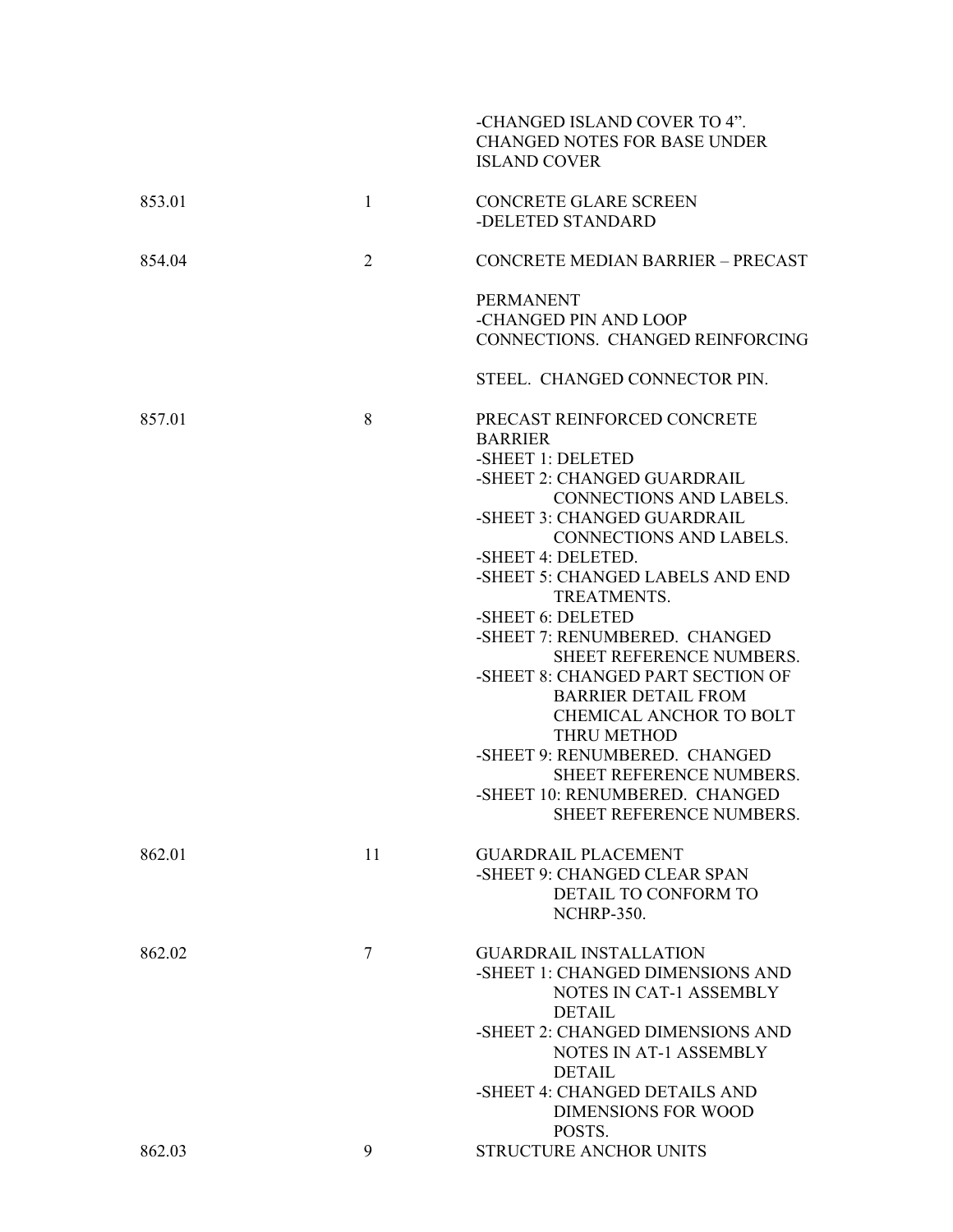|        |              | -SHEET 1: CHANGED TO TYPE II FOR 15'<br>APPROACH SLAB. MOVED OLD<br><b>DETAILS TO SHEET 9</b> |
|--------|--------------|-----------------------------------------------------------------------------------------------|
|        |              | -SHEET 2: CHANGED TO TYPE III FOR 25'<br><b>APPROACH SLAB</b>                                 |
|        |              | -SHEET 3: NEW SHEET - TYPE III                                                                |
|        |              | <b>FOR 15' APPROACH SLAB</b><br>-SHEET 4: RENUMBERED AND CHANGED                              |
|        |              | DETAILS. TYPE III FOR 25'                                                                     |
|        |              | APPROACH SLAB.                                                                                |
|        |              | -SHEET 5: DELETED TYPE XI MODIFIED                                                            |
|        |              | WITH RUB RAIL.                                                                                |
|        |              | -SHEET 6: NEW B-77 ANCHOR UNIT<br>-SHEET 7: DETAILS FOR B-77 ANCHOR                           |
|        |              | <b>UNIT</b>                                                                                   |
|        |              | -SHEET 8: NEW B-83 ANCHOR UNIT                                                                |
|        |              | -SHEET 9: DETAILS FROM PREVIOUS<br><b>SHEET 1</b>                                             |
| 865.01 | 12           | <b>CABLE GUIDERAIL</b>                                                                        |
|        |              | -CHANGED PROTECTION OF MEDIAN                                                                 |
|        |              | HAZARDS DETAIL.                                                                               |
|        |              | -ADDED DETAIL SHEET FOR 46' MEDIAN<br><b>GUIDERAIL TRANSITIONS</b>                            |
|        |              | -CHANGE MIN. DEFELCTION AREA                                                                  |
|        |              | <b>DISTANCE TO 12'</b>                                                                        |
|        |              | -CHANGED THE ANCHOR UNIT DETAILS.                                                             |
| 901.10 | 2            | TYPE 'A' SIGNS - WELDED STUD                                                                  |
|        |              | <b>CONSTRUCTION</b>                                                                           |
|        |              | -REVISED DETAILS AND CHANGED<br>NOTES.                                                        |
| 901 20 | $\mathbf{1}$ | TYPE 'B' SIGNS - WELDED STUD                                                                  |
|        |              | <b>CONSTRUCTION</b>                                                                           |
|        |              | -REVISED DETAILS AND ADDED NOTE                                                               |
| 901.30 | $\mathbf{1}$ | <b>VHB TAPE CONSTRUCTION - FOR TYPE</b>                                                       |
|        |              | 'A' SIGNS                                                                                     |
|        |              | -REVISED DETAILSS AND ADDED NOTE                                                              |
| 901.40 | $\mathbf{1}$ | <b>VHB TAPE CONSTRUCTION - FOR TYPE</b>                                                       |
|        |              | 'B' SIGNS                                                                                     |
|        |              | -REVISED DETAIL AND ADDED NOTE                                                                |
| 901.50 | 2            | <b>ARROWS AND SHIELDS</b>                                                                     |
|        |              | -REVISED TABLES                                                                               |
| 901.60 | $\mathbf{1}$ | RIVET SPACING FOR OVERLAYED SIGNS                                                             |
|        |              | -REVISED DETAILS                                                                              |
| 901.70 | 2            | SIGN STRINGERS AND SUPPORT SPACING                                                            |
|        |              | -REVISED DETAILS AND TABLES                                                                   |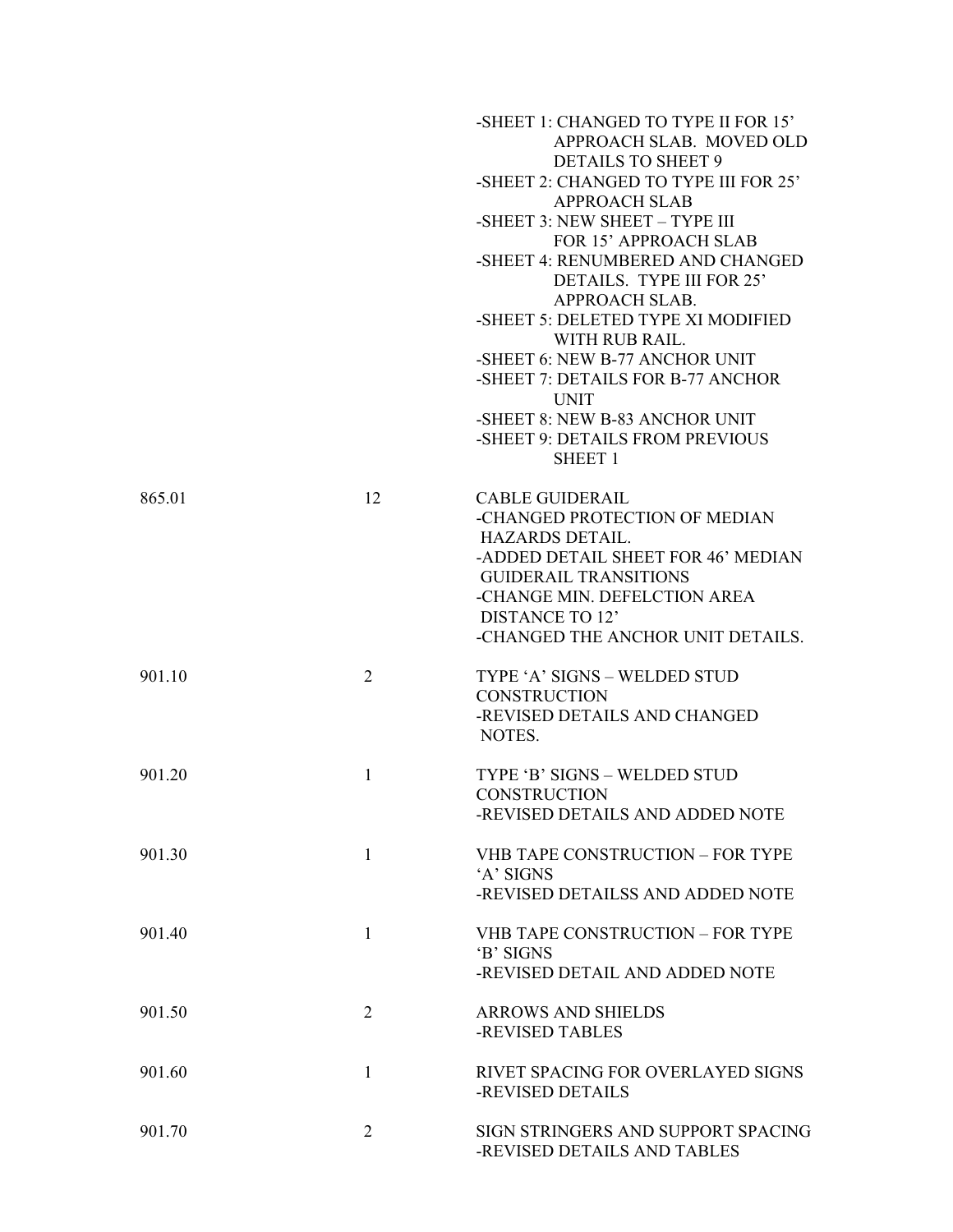| 903.10  | 3              | <b>GROUND MOUNTED SIGN SUPPORTS</b><br>-REVISED DETAILS, ADDED DETAIL<br>AND ADDED A NOTE.                              |
|---------|----------------|-------------------------------------------------------------------------------------------------------------------------|
| 903.20  | $\overline{2}$ | <b>WOOD SIGN POST</b><br>-ADDED NEW SHEET AND ADDED NOTE.                                                               |
| 903.40  | $\overline{2}$ | MEDIAN BARRIER SIGN SUPPORT AND<br><b>ANCHORAGE</b><br>-ADDED DETAIL AND MOVED DETAILS<br>BETWEEN SHEETS. REVISED NOTES |
| 904.40  | $\mathbf{1}$   | MILEPOST AND PLACEMENT<br>-ADDED SIGNS AND REVISED NOTES                                                                |
| 904.50  | $\overline{2}$ | MOUNTING OF TYPE 'D', 'E' AND 'F'<br><b>SIGNS ON U-CHANNEL POSTS</b><br>-REVISED DETAILS AND NOTES. ADDED<br>NOTE.      |
| 905.10  | $\overline{2}$ | LIGHTING SYSTEM FOR OVERHEAD SIGN<br><b>ASSEMBLIES</b><br>-REVISED DETAILS AND NOTES. ADDED<br><b>NOTES</b>             |
| 1101.02 | 9              | TEMPORARY LANE CLOSURES<br>-REVISED DETAILS AND NOTES ON<br>SHEETS 1-7.<br>-ADDED SHEETS 8 AND 9.                       |
| 1101.03 | 9              | <b>TEMPORARY ROAD CLOSURES</b>                                                                                          |
|         |                | -REVISED DETAILS AND NOTES ON<br><b>SHEETS 1-9.</b>                                                                     |
| 1101.04 | 1              | TEMPORARY SHOULDER CLOSURES<br>-DETAILS ALL NEW. CHANGED NOTES                                                          |
| 1101.05 | $\mathbf{1}$   | <b>WORK ZONE VEHICLE ACCESSES</b><br>-REVISED DETAILS AND NOTES                                                         |
| 1101.11 | $\overline{4}$ | TRAFFIC CONTROL DESIGN TABLES<br>-ADDED 70 MPH LINE AND REVISED<br><b>OTHER TABLES.</b>                                 |
| 1110.01 | $\mathbf{1}$   | STATIONARY WORK ZONE SIGNS<br>-REVISED GENERAL NOTES                                                                    |
| 1110.02 | 1              | PORTABLE WORK ZONE SIGNS<br>-REVISED DETAILS AND ADDED NOTE                                                             |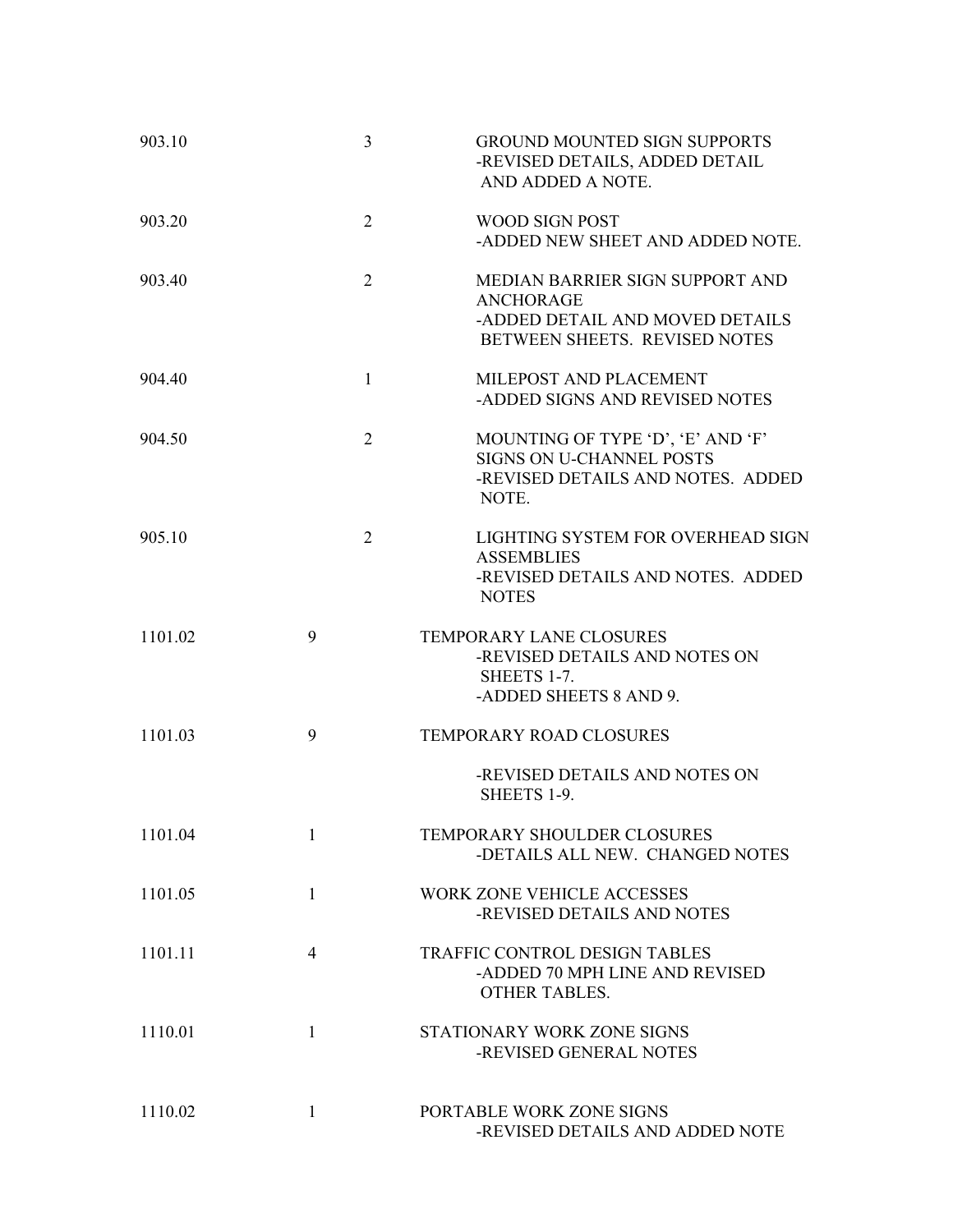| 1130.01  | 1              | <b>DRUM</b><br>-REVISED DETAIL                                                                                        |
|----------|----------------|-----------------------------------------------------------------------------------------------------------------------|
| 1145.01  | $\mathbf{1}$   | <b>BARRICADES - TYPE III</b><br>-COMPLETELY REVISED DETAIL                                                            |
| 1150.01  | $\mathbf{1}$   | <b>FLAGGING DEVICES</b><br>-REVISED DETAILS AND GENERAL<br><b>NOTES</b>                                               |
| 1160.01  | 1              | <b>TEMPORARY CRASH CUSHION</b><br>-REVISED DETAILS AND ADDED NOTE                                                     |
| 1165.01  | $\mathbf{1}$   | TRUCK MOUNTED IMPACT<br><b>ATTENUATOR</b><br>-REVISED DETAILS AND ADDED NOTES                                         |
| 1170.01  | $\overline{4}$ | PORTABLE CONCRETE BARRIER<br>-REVISED STANDARD DETAILS AND<br>NOTES TO CONFORM WITH NCHRP-350                         |
| 1205.01  | $\overline{2}$ | <b>PAVEMENT MARKINGS - LINE TYPES</b><br><b>AND OFFSETS</b><br>-REVISED TABLE, ADDED NOTES AND<br><b>ADDED DETAIL</b> |
| 1205.03  | 3              | PAVEMENT MARKINGS -<br><b>INTERCHANGES</b><br>-REVISED DETAILS AND REMOVED<br><b>TABLE</b>                            |
| 1205.04  | $\overline{2}$ | PAVEMENT MARKINGS - INTERSECTION<br>-REVISED DETAILS AND NOTES                                                        |
| 12505.05 | 1              | PAVEMENT MARKINGS - TURN LANES<br>-REVISED DETAILS AND ADDED NOTES                                                    |
| 1205.06  | $\overline{4}$ | PAVEMENT MARKINGS<br>-NEW DETAIL SHEET ADDED. REVISED<br>OTHER DETAILS AND NOTES                                      |
| 1205.07  | $\mathbf{1}$   | PAVEMENT MARKINGS - PEDESTIAN<br><b>CROSSWALKS</b><br>-ADDED NOTE AND REMOVED DETAIL.                                 |
| 1205.08  | 7              | PAVEMENT MARKINGS - SYMBOLS AND<br>WORD MESSAGES<br>-REVISED NOTES                                                    |
| 1205.09  | 1              | PAVEMENT MARKINGS - PAINTED<br><b>ISLANDS</b><br>-REVISED DETAILS AND GENERAL<br><b>NOTES</b>                         |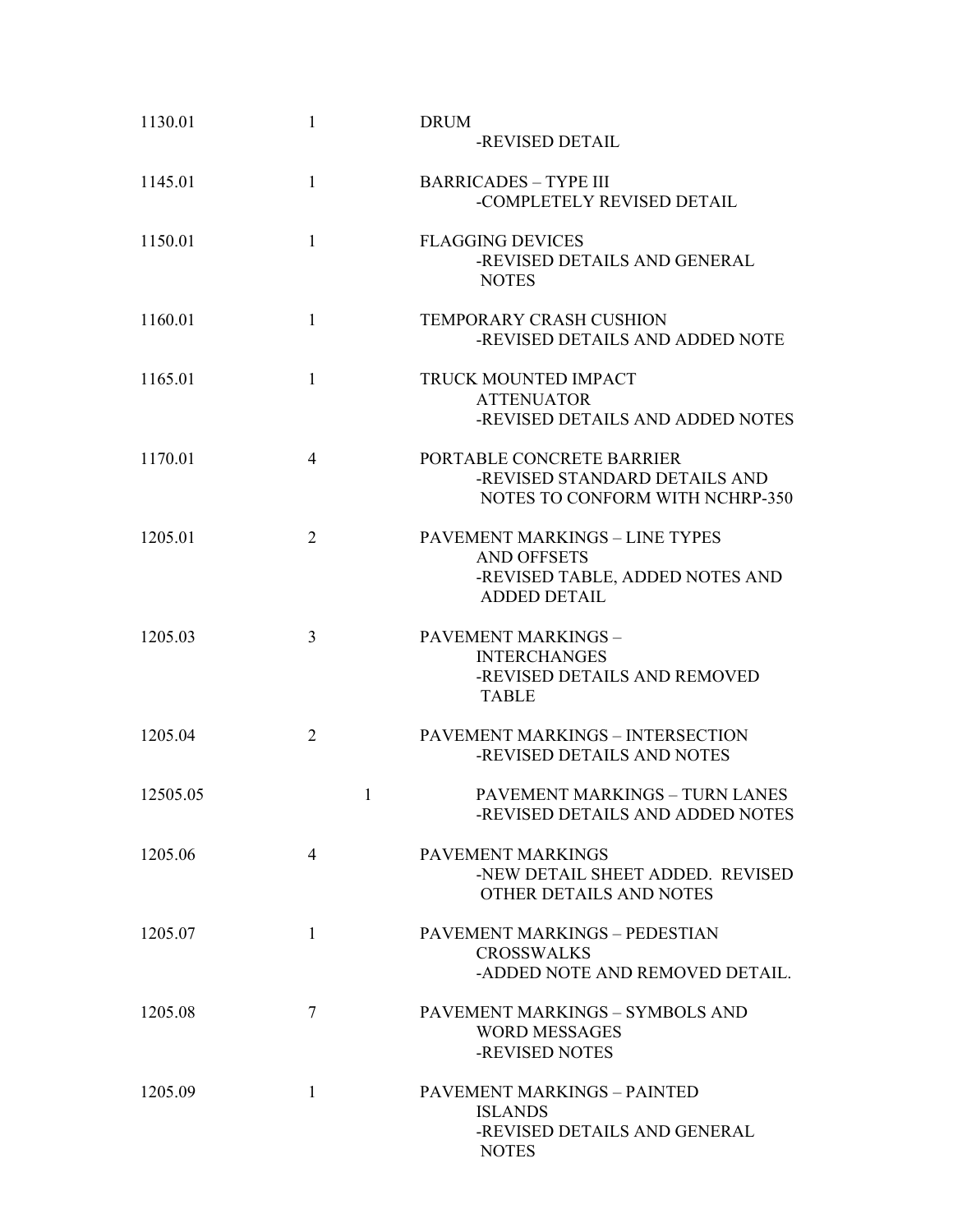| 1205.10 | $\mathbf{1}$   | PAVEMENT MARKINGS - SCHOOL AREAS<br>-REMOVED NOTE 3.                                          |
|---------|----------------|-----------------------------------------------------------------------------------------------|
| 1205.11 | $\overline{4}$ | PAVEMENT MARKINGS - RAILROAD<br><b>CROSSINGS</b><br>-REVISED DETAILS AND CHART ON<br>SHEET 1. |
| 1205.12 | 1              | <b>PAVEMENT MARKINGS - BRIDGES</b><br>-ADDED SIGNS AND NOTES                                  |
| 1250.01 | 3              | PAVEMENT MARKER SPACING<br>- REVISED TABLES AND DETAILS                                       |
| 1253.01 | $\mathbf{1}$   | SNOWPLOWABLE RAISED PAVEMENT<br><b>MARKERS</b><br>-REVISED NOTES                              |
| 1261.01 | $\mathbf{1}$   | <b>GUARDRAIL AND BARRIER DELINEATOR</b><br><b>SPACING</b><br>-REVISED NOTE 3                  |
| 1262.01 | $\mathbf{1}$   | <b>GUARDRAIL END DELINEATION</b><br>-REVISED NOTE AND SHEETING TYPE                           |
| 1264.01 | 1              | <b>OBJECT MARKERS</b><br>-REVISED SHEETING TYPE                                               |
| 1401.01 | $\overline{2}$ | HIGH MOUNT STANDARD<br>-REVISED DETAIL ON SHEET 1.                                            |
| 1402.01 | $\mathbf{1}$   | <b>HIGH MOUNT FOUNDATION</b><br>-UPDATED QUANTITIES                                           |
| 1403.01 | 1              | HIGH MOUNT LUMINARIES<br>-CHANGED GLASS LENS                                                  |
| 1405 01 | 3              | <b>STANDARD FOUNDATION</b><br>-REVISED DETAILS ON SHEETS 2 & 3                                |
| 1406.01 | $\mathbf{1}$   | LIGHT STANDARD LUMINARIES<br>-CHANGED GLASS LENS                                              |
| 1407.01 | $\mathbf{1}$   | ELECTRIC SERVICE POLE AND LATERAL<br>-REVISED DIMENSIONS                                      |
| 1408.01 | 3              | LIGHT CONTROL SYSTEM<br>-REVISED AND ADDED NOTES                                              |
| 1409.01 | 1              | ELECTRICAL DUCT<br>-REVISED DETAIL                                                            |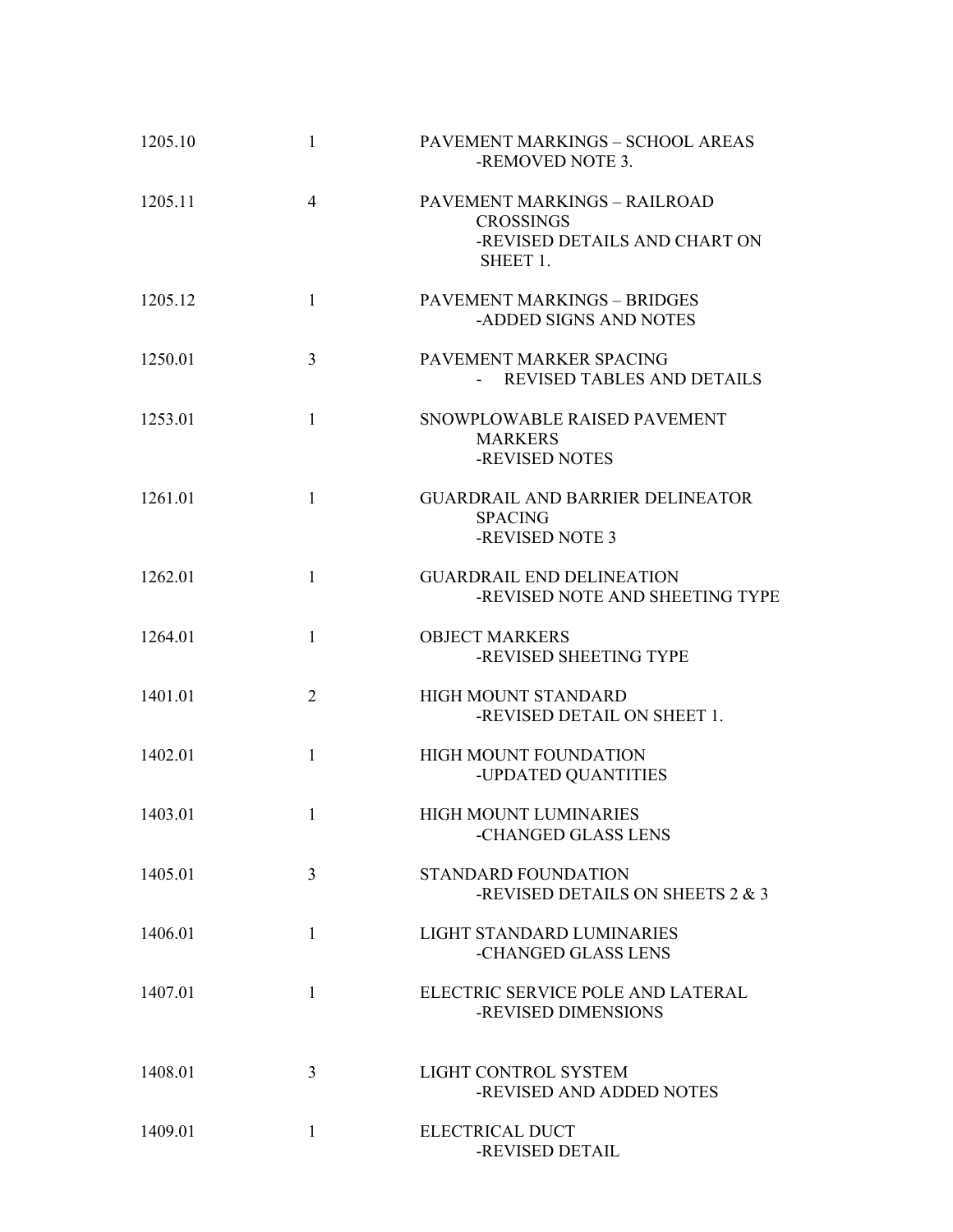| 1605.01 | 1              | <b>TEMPORARY SILT FENCE</b><br>-ELIMINATED WOOD POST OPTION                                                                         |
|---------|----------------|-------------------------------------------------------------------------------------------------------------------------------------|
| 1606.01 | $\mathbf{1}$   | SPECIAL SEDIMENT CONTROL FENCE<br>-ELIMINATED WOOD POST OPTION AND<br><b>REVISED DETAIL</b>                                         |
| 1622.01 | $\mathbf{1}$   | <b>GUIDE FOR TEMPORARY BERMS AND</b><br><b>SLOPE DRAINS</b><br>-ELIMINATED T-SECTION OPTION AND<br>REPLACED WITH STONE INLET OPTION |
| 1630.01 | $\overline{2}$ | <b>RISER BASIN</b><br>-REVISED RISER PIPE SIZE                                                                                      |
| 1630.02 | $\mathbf{1}$   | <b>SILT BASIN TYPE 'B'</b><br>-DELETED NOTE ABOVE DETAIL                                                                            |
| 1630.04 | 1              | STILLING BASIN FOR PUMPED AFFLUENT<br>-DELETED OVERFLOW PIPE AND STONE<br>BAFFLE.                                                   |
| 1632.03 | $\mathbf{1}$   | ROCK INLET SEDIMENT TRAP TYPE 'C'<br>-ADDED 1/4" WIRE TO MESH UNDER<br>SEDIMENT CONTROL STONE                                       |
| 1633.01 | 1              | TEMPORARY ROCK SILT CHECK TYPE 'A'<br>-CHANGED HEIGHT (H) TO 12" MINIMUM                                                            |
| 1635.02 | $\mathbf{1}$   | ROCK INLET SEDIMENT TRAP TYPE 'B'<br>-REVISED NOTE IN FIRST PARAGRAPH                                                               |
| 1636.01 | 1              | ROCK SILT SCREEN<br>-DELETED STANDARD                                                                                               |
| 1700.01 |                | ELECTRICAL SERVICE OPTIONS<br>-MOVED FROM STD. 1751.02.<br><b>COMPLETELY REVISED.</b>                                               |
| 1700.02 | $\mathbf{1}$   | ELECTRICAL SERVICE GROUNDING<br>-MOVED FROM STD. 1751.01. REVISED<br>DRAWING. DELETED SHEET.                                        |
| 1705.01 | $\overline{2}$ | <b>SIGNAL HEADS - VEHICLE ASSEMBLIES</b><br>-REVISED LASHING DESCRIPTION                                                            |
| 1705.02 | $\overline{4}$ | SIGNAL HEADS - PEDESTRIAN<br><b>ASSEMBLIES</b><br>-REVISED NOTES AND DETAILS                                                        |
| 1715.01 | $\overline{2}$ | UNDERGROUND CONDUIT - TRENCHING<br>-REVISED NOTES AND DETAILS                                                                       |